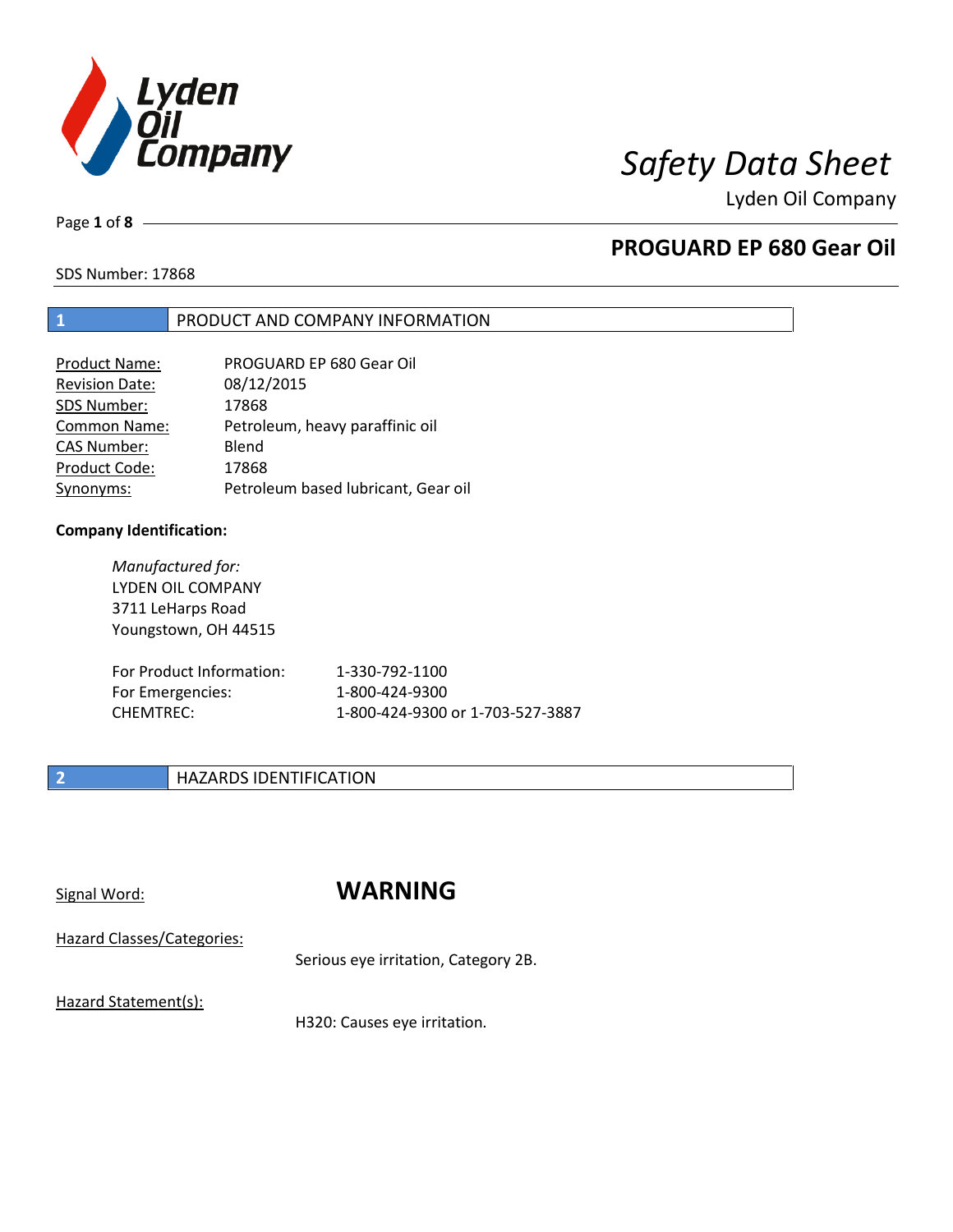

Page **2** of **8**

# **PROGUARD EP 680 Gear Oil**

SDS Number: 17868

Precaution Statement(s): P101: If medical advice is needed, have product container or label at hand. P102: Keep out of reach of children. P103: Read label before use. P305+351+338: IF IN EYES: Rinse cautiously with water for several minutes. Remove contact lenses if present and easy to do – continue rinsing.

Other Hazard Statement(s):

Repeated skin contact may cause dermatitis or an oil acne.

**3** COMPOSITION / INFORMATION ON INGREDIENTS

Ingredients:

*Mixture of the substances listed below with nonhazardous additions.*

| <b>Chemical Name</b>                      | <b>CAS Number</b> | Percentage |
|-------------------------------------------|-------------------|------------|
| Residual oils, petroleum, solvent dewaxed | 64742-62-7        | 85-95      |
| Polybutene                                | 9003-29-6         | $5 - 15$   |
| Olefin Sulfide                            | N/A               | $\leq$     |
| Alkenyl Amine                             | N/A               | < 0.1      |
| Additives                                 | N/A               | $<$ 2      |

*\*Any concentration shown as a range is to protect confidentiality or is due to batch variation.*

|               | <b>FIRST AID MEASURES</b>                                                                        |
|---------------|--------------------------------------------------------------------------------------------------|
|               | Description of First Aid Measures:                                                               |
| Inhalation:   | If symptoms develop, move victim to fresh air. If symptoms persist,<br>obtain medical attention. |
| Skin Contact: | Wash with soan and water Remove contaminated clothing and wash                                   |

Wash with soap and water. Remove contaminated clothing and wash before reuse. Get medical attention if needed.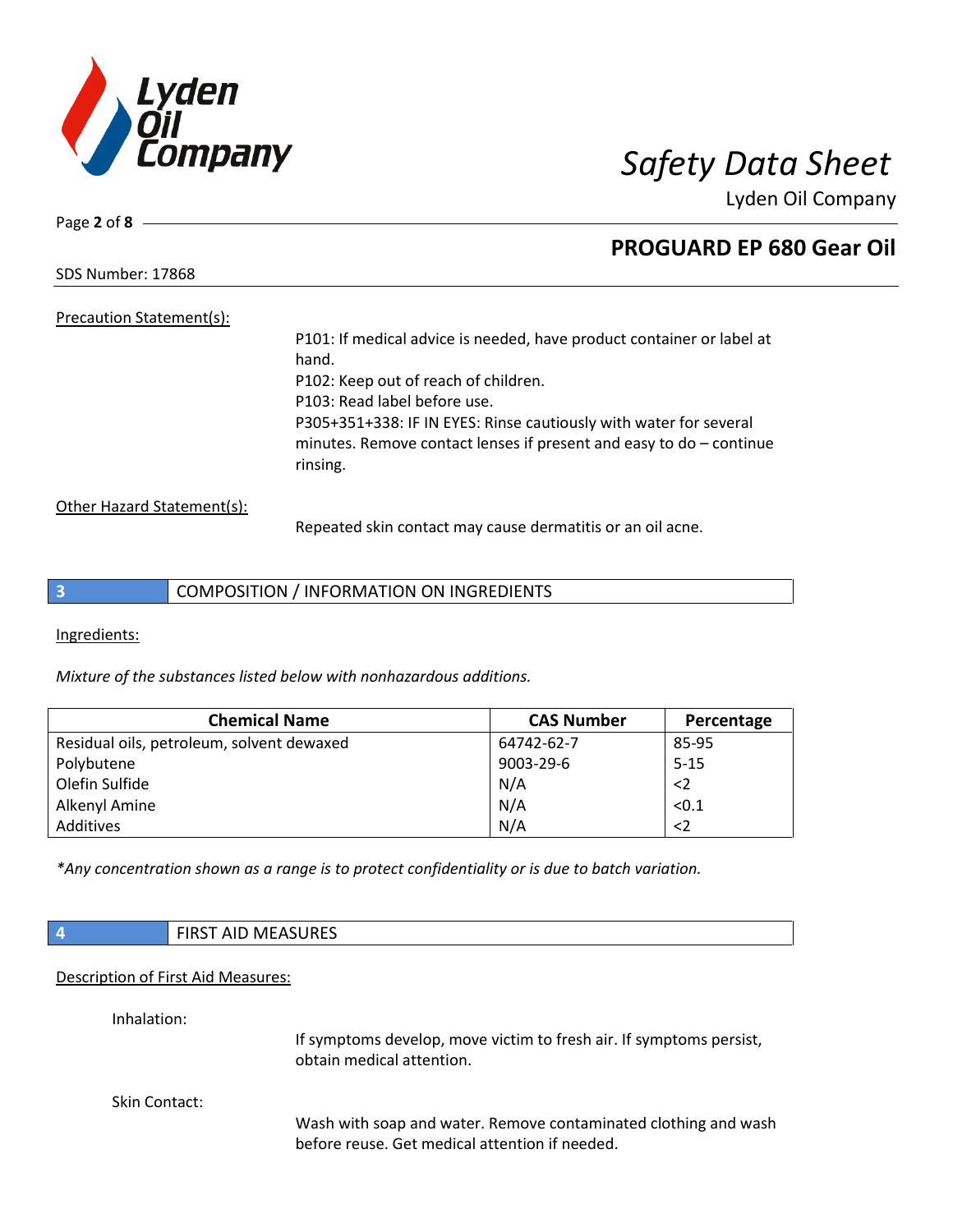

| Page $3$ of $8$ -                             |            |                                                                                                                                                                                                   |  |
|-----------------------------------------------|------------|---------------------------------------------------------------------------------------------------------------------------------------------------------------------------------------------------|--|
| SDS Number: 17868                             |            | <b>PROGUARD EP 680 Gear Oil</b>                                                                                                                                                                   |  |
|                                               |            |                                                                                                                                                                                                   |  |
| Eye Contact:                                  |            | Rinse opened eye for several minutes under running water. If<br>symptoms persist, consult medical attention.                                                                                      |  |
| Ingestion:                                    | attention. | Rinse mouth with water. If symptoms develop, obtain medical                                                                                                                                       |  |
| Symptoms and Effects, both acute and delayed: |            | No further relevent data available.                                                                                                                                                               |  |
| <b>Recommended Actions:</b>                   |            | Treat symptomatically. Call a doctor or poison<br>control center for guidance.                                                                                                                    |  |
| FIRE FIGHTING MEASURES<br>5                   |            |                                                                                                                                                                                                   |  |
| Recommended Fire-Extinguishing Equipment:     |            | Use dry powder, foam, or carbon dioxide fire<br>extinguishers. Water may be ineffective in fighting<br>an oil fire unless used by experienced fire fighters.                                      |  |
| Possible Hazards During a Fire:               |            | Hazardous combustion products may include: A<br>complex mixture of airborne solid and liquid<br>particulates and gases (smoke). Carbon monoxide.<br>Unidentified organic and inorganic compounds. |  |
| Recommendations to Firefighters:              |            | No special measures required.                                                                                                                                                                     |  |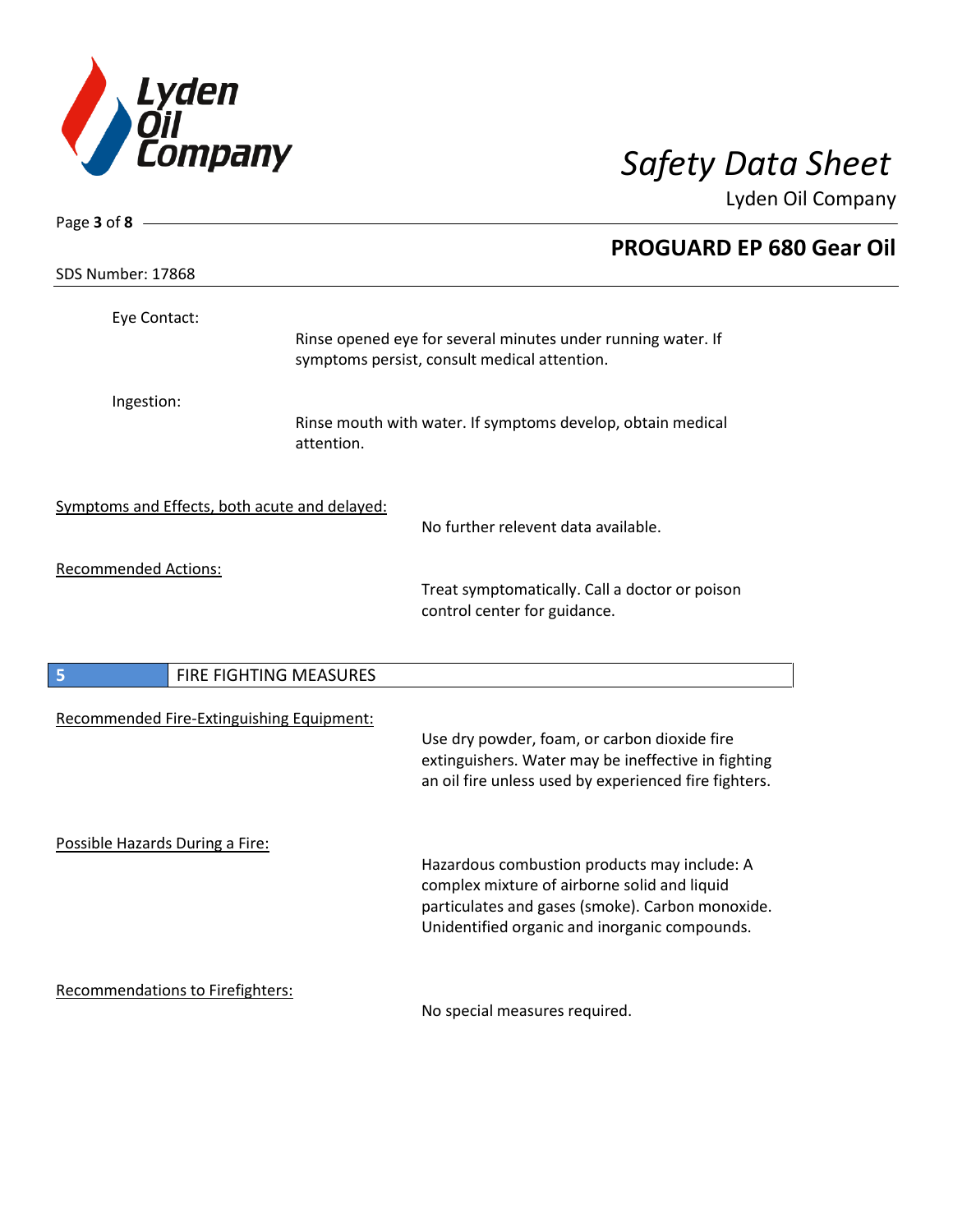

**PROGUARD EP 680 Gear Oil**

Lyden Oil Company

SDS Number: 17868

Page **4** of **8**

# **6** ACCIDENTAL RELEASE MEASURES Personal Precautions: Avoid contact with skin, eyes, and clothing. Keep away from sources of ignition. Emergency Procedures: Contain spilled material, collect in suitable and properly labeled containers. Environmental Precautions: Do not allow to reach sewage system or any water course. Do not allow to enter ground waters. Cleanup Procedures: Pick up excess with inert absorbant material. **7 HANDLING AND STORAGE** Handling Precautions: Handle with care and avoid spillage on the floor. Do not cut, weld, drill, grind, braze, or solder container. Storage Requirements: Keep container tightly sealed. Keep away from sources of ignition. **8** EXPOSURE CONTROLS / PERSONAL PROTECTION Exposure Limits: No data available.

Engineering Controls:

All ventilation should be designed in accordance with OSHA standard (29 CFR 1910.94).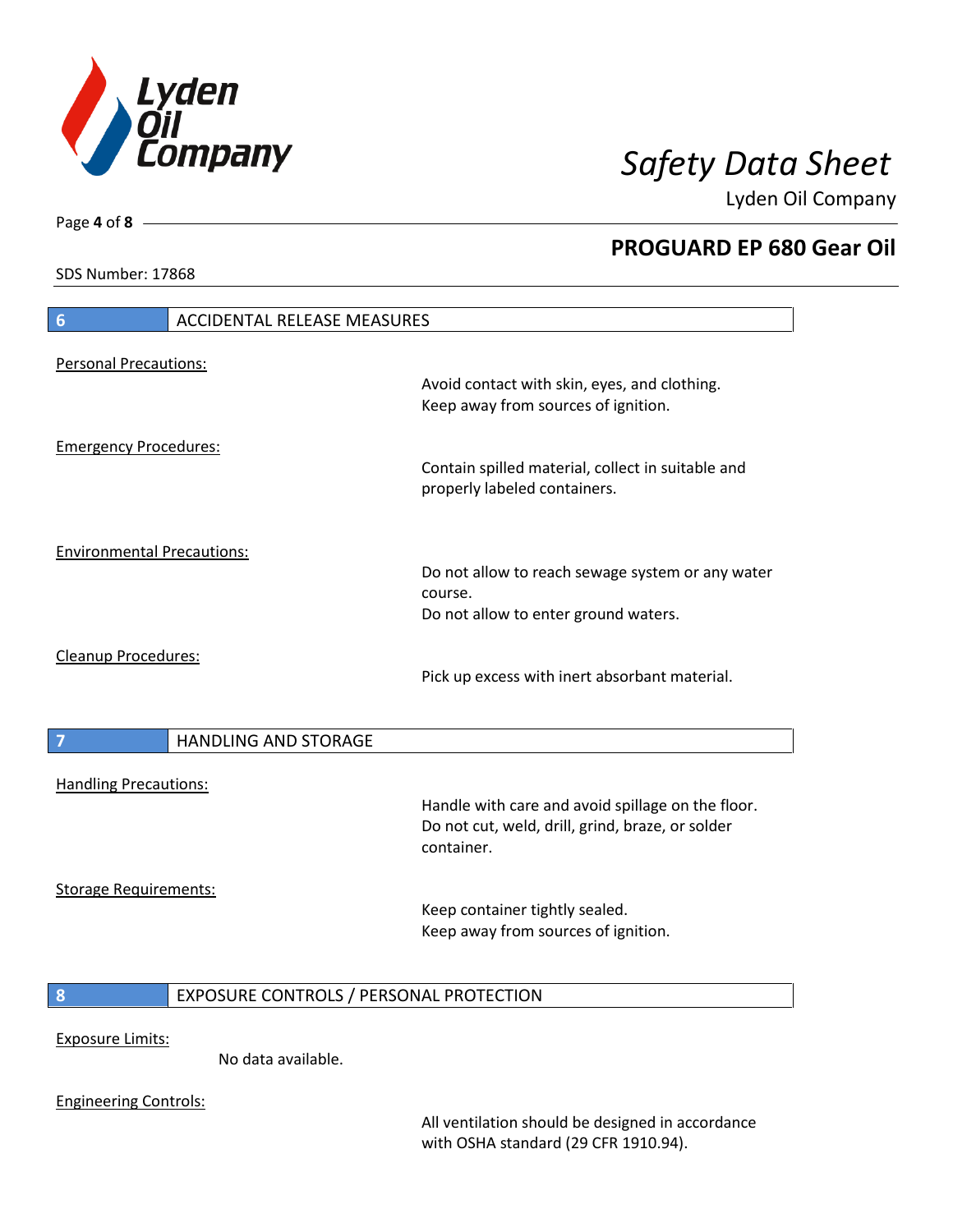

Page **5** of **8**

## **PROGUARD EP 680 Gear Oil**

SDS Number: 17868

Personal Protective Equipment:

Wash hands before breaks and at the end of work. Use safety glasses and gloves.

## **9** PHYSICAL AND CHEMICAL PROPERTIES

| Color:                        | Amber                                        |
|-------------------------------|----------------------------------------------|
| <b>Physical State:</b>        | Liquid                                       |
| Odor:                         | Data not available                           |
| Odor Threshold:               | Data not available                           |
| pH:                           | Data not available                           |
| <b>Melting Point:</b>         | Data not available                           |
| <b>Boiling Point:</b>         | Data not available                           |
| <b>Boiling Range:</b>         | Data not available                           |
| Flash Point:                  | 212.8° C / 415° F (COC method)               |
| <b>Evaporation Rate:</b>      | Data not available                           |
| Flammability:                 | Data not available                           |
| Flammability Limits:          | Data not available                           |
| Vapor Pressure:               | Data not available                           |
| Vapor Density:                | Data not available                           |
| <b>Relative Density:</b>      | 7.42 pounds per gallon at 60°F               |
| Solubilities:                 | Insoluble in water                           |
| <b>Partition Coefficient:</b> | Data not available                           |
| Auto-Ignition Temperature:    | Data not available                           |
| Decomposition Temperature:    | Data not available                           |
| Viscosity:                    | 680 mm <sup>2</sup> /sec (kinematic at 40°C) |

| <b>10</b>            | STABILITY AND REACTIVITY |                                              |
|----------------------|--------------------------|----------------------------------------------|
| Stability:           |                          | Stable under normal conditions.              |
| Reactivity:          |                          | Not reactive under normal conditions.        |
| Conditions to Avoid: |                          | Extreme temperature, sparks, open flame, and |
|                      |                          | direct sunlight.                             |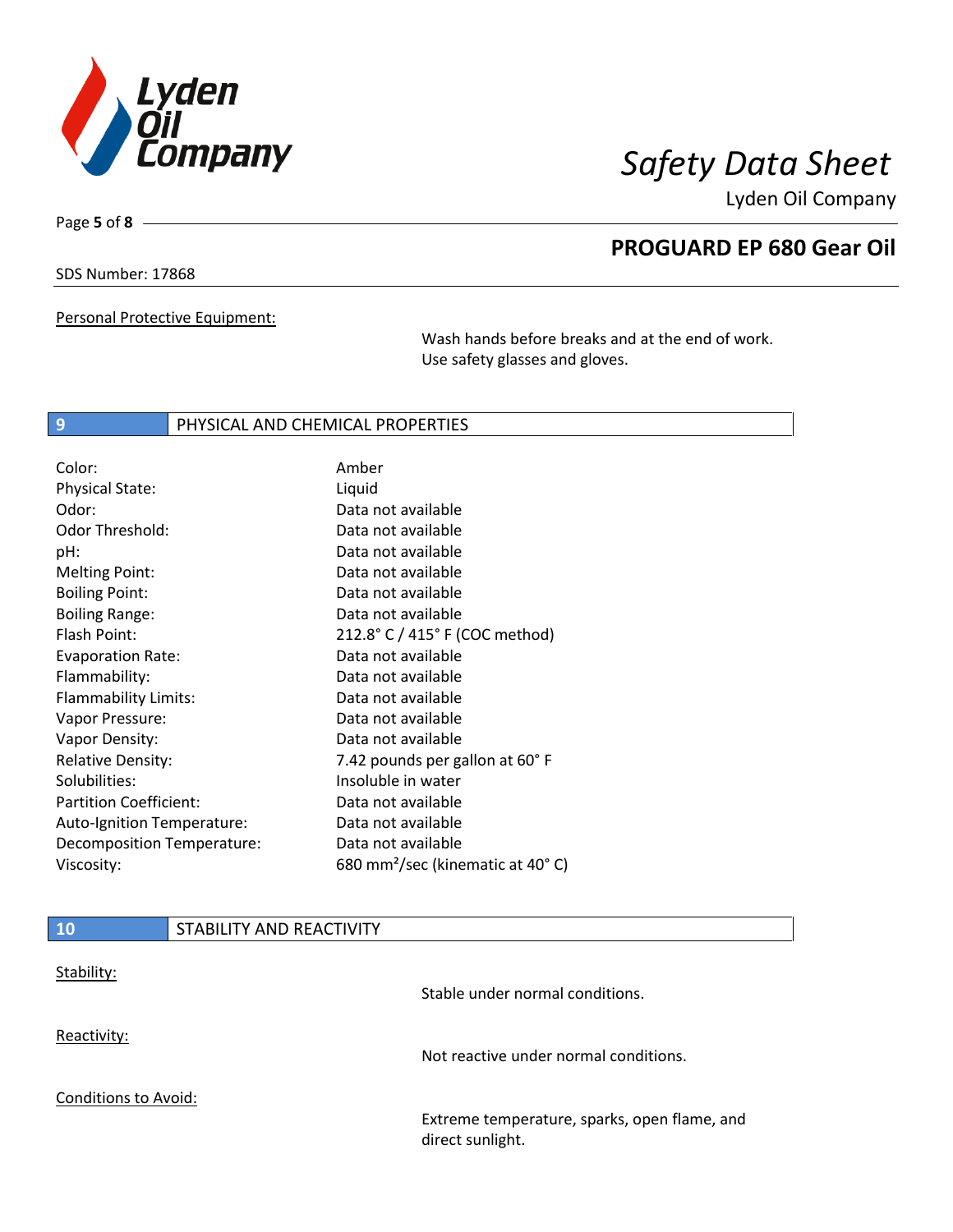

| Page 6 of 8 -                          |                                                                                                                           |
|----------------------------------------|---------------------------------------------------------------------------------------------------------------------------|
|                                        | <b>PROGUARD EP 680 Gear Oil</b>                                                                                           |
| SDS Number: 17868                      |                                                                                                                           |
| <b>Hazardous Reactions:</b>            | No known hazardous reactions.                                                                                             |
| Incompatible Materials:                | No further relevant information available.                                                                                |
| <b>Decomposition Products:</b>         | Hazardous decomposition products are not<br>expected to form.                                                             |
| 11<br><b>TOXICOLOGICAL INFORMATION</b> |                                                                                                                           |
| Routes of Exposure:                    | Skin and eye contact are the primary routes of<br>exposure although exposure may occur following<br>accidental ingestion. |
| <b>Exposure Effects:</b>               | Repeated skin contact may cause dermatitis or an<br>oil acne.                                                             |
| <b>Measures of Toxicity:</b>           | <b>Component Acute Toxicity Estimates:</b>                                                                                |
|                                        | Residual oils, petroleum, solvent dewaxed:                                                                                |
|                                        | Oral LD50: >5000 mg/kg (rat)<br>Dermal LD50: >2000 mg/kg (rabbit)<br>Inhalative LC50: 2.18 mg/l (4 hours) (rat)           |
| Carcinogenic/Mutagenic Precautions:    | Non-carcinogenic and not expected to be<br>mutagentic.                                                                    |

## **12** ECOLOGICAL INFORMATION

Ecological Precautions: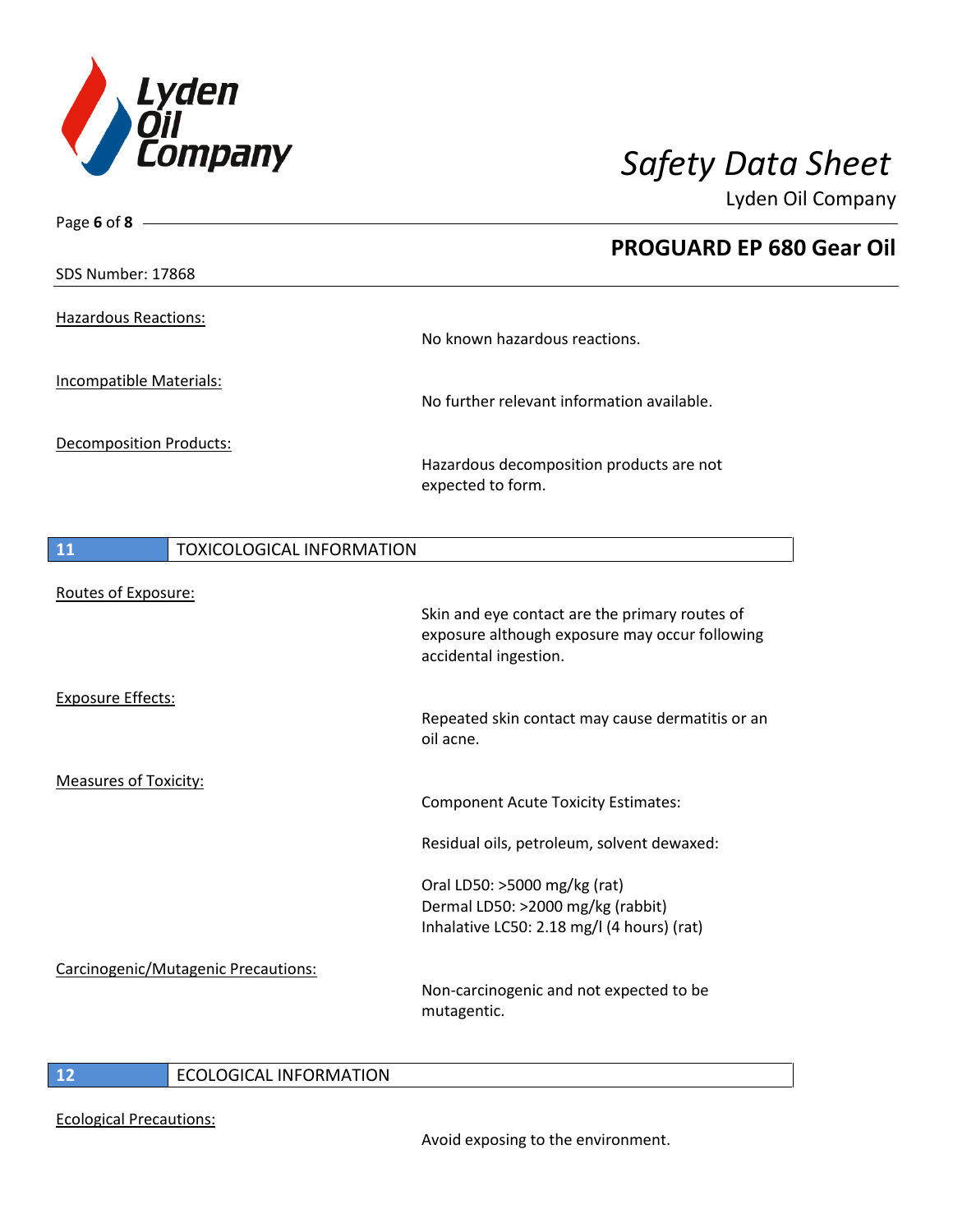

**PROGUARD EP 680 Gear Oil**

Lyden Oil Company

SDS Number: 17868

Page **7** of **8**

## Ecological Effects:

No specific environmental or aquatic data available.

| 13                                                                                                | <b>DISPOSAL CONSIDERATIONS</b>                                                       |                                                                                             |
|---------------------------------------------------------------------------------------------------|--------------------------------------------------------------------------------------|---------------------------------------------------------------------------------------------|
| Disposal Methods:                                                                                 |                                                                                      | Dispose of waste material in accordance with all<br>local, state, and federal requirements. |
| <b>Disposal Containers:</b>                                                                       |                                                                                      | Use properly approved container for disposal.                                               |
| <b>Special Precautions:</b>                                                                       |                                                                                      | Do not flush to surface waters or drains.                                                   |
| 14                                                                                                | <b>TRANSPORT INFORMATION</b>                                                         |                                                                                             |
| <b>UN Number:</b><br><b>UN Shipping Name:</b><br><b>Transport Hazard Class:</b><br>Packing Group: | Data not available<br>Data not available<br>Data not available<br>Data not available |                                                                                             |
| <b>Environmental Hazards:</b>                                                                     |                                                                                      | Data not available                                                                          |
| <b>Bulk Transport Guidance:</b>                                                                   |                                                                                      | Data not available                                                                          |
| <b>Special Precautions:</b>                                                                       |                                                                                      | Not regulated by DOT.                                                                       |

**15** REGULATORY INFORMATION

This material and all of its components are listed on the Inventory of Existing Chemical Substances under the Toxic Substances Control Act.